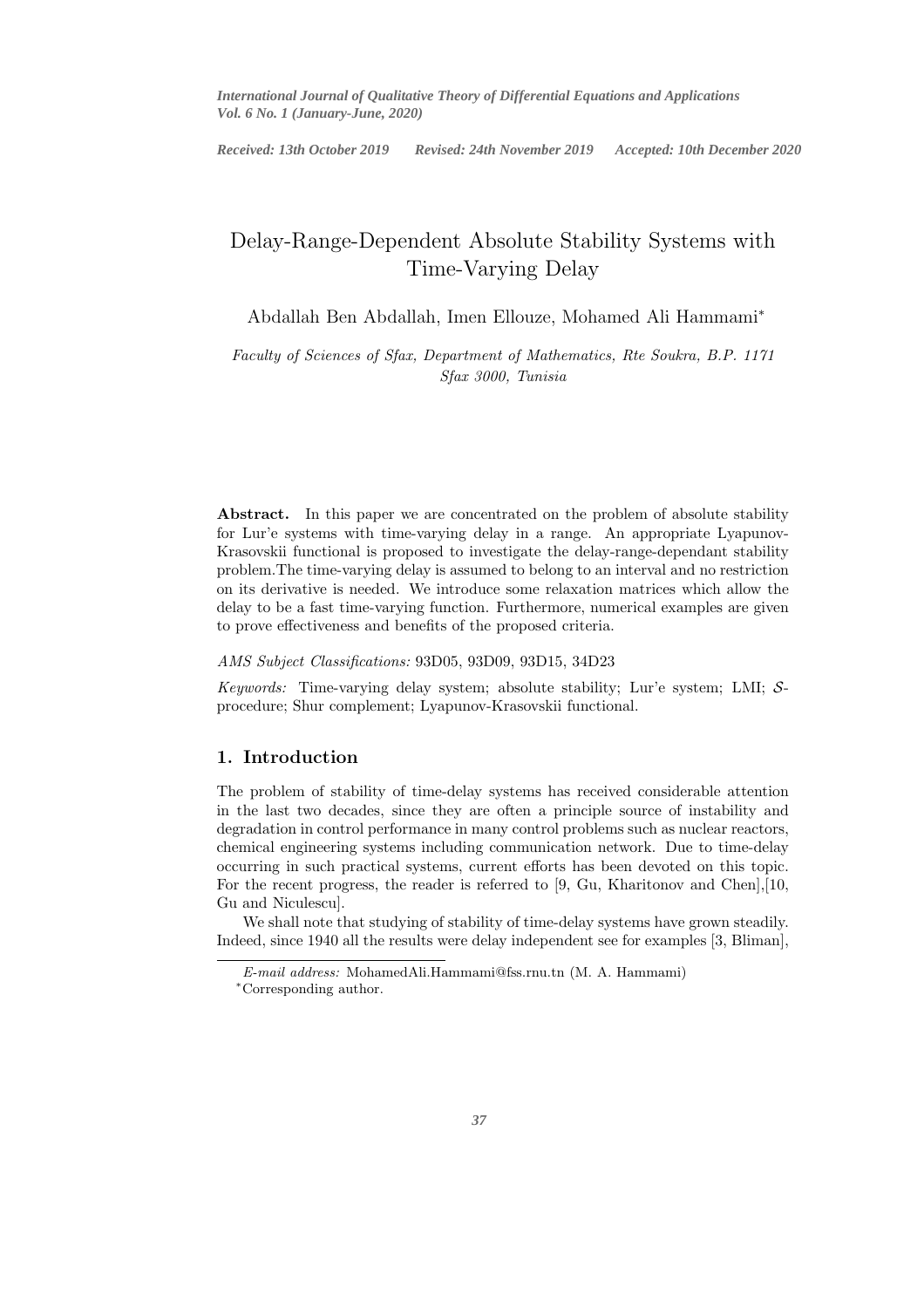[8, Gan and Ge], [14, He and Wu], [18, Li], [20, Liao], [24, Popov and Halanay], [25, Somolines]. But, the problem is that when the time-delay is small, these results are often overly conservative, especially, they are not applicable to closed-loop systems which are open-loop unstable and are stabilized using delayed inputs. That's why, many efforts were sacrificed to provide delay-dependant stability criteria.

Since, the introduction of absolute stability by Lur'e (1957), the absolute stability problem of nonlinear control systems with a fixed matrix in the linear part of the system and one or multiple uncertain nonlinearities satisfying the sector constraints has been the subject of many researchers see [2, Aizerman and Gantmacher], [17, Khalil], [20, Liao], [21, Lur'e], [23, Popov], [28, Yakubovich and al.].

From the practical point of view and since that in general the delay is not known, it is worth considering it as time-varying ([4, Chen et al], [27, Yangling Wang],[29, Yan H et al]). For this object, one is interested in conditions that constrain the upper and lower bounds of the delay and the upper bound of the first derivative of the time-varying delay.

To the best of our knowledge, for the case where only the upper and lower bounds of the interval time-varying delay are precisely known and the lower bound of the delay is greater than zero, there is no result available for stability for such kinds of systems. It should also be mentioned that even for the case where the lower bound of the timevarying delay is zero and without considering the derivative of the time-varying delay, there are few works available in the existing literature [6, Fridman and Shaked], [12, Han and Jiang], [5, Fridman ] by using Lyapunov-Krasovskii functional approach.

For this reason we are motivated to provide new stability criterion, in order to improve those in which some useful terms are ignored, when estimating the upper bound of the derivative of Lyapunov functional [7, Fridman and Shaked], [10, Gu and Niculescu].

Those resulting criteria are applicable to both fast and slow time-varying delay, in contrast with previous works in which the upper bound of the first derivative of the time-varying delay was either restricted to one or completely neglected, see [12, Han and Jiang], [26, Wu, He, She and Liu], [30, Zhang, Min, She and He]. It is important to mention that this became possible since the free matrices  $M_1$  and  $M_2$ of the proposition provide some extra freedom in their selection.

The stability criteria are formulated in the form of Linear Matrix Inequality (LMI). Moreover, we give examples to show the applicability of our main results.

**Notation:** Throughout this paper,  $\mathbb R$  is the set of real numbers,  $\mathbb R^n$  denotes the n dimensional Euclidean space, and  $\mathbb{R}^{n \times m}$  is the set of all  $n \times m$  real matrices. I is the identity matrix matrix. The set  $\mathcal{C}_{n,h_M} := \mathcal{C}([-h_M,0],\mathbb{R}^n)$  is the space of continuous functions mapping the interval  $[-h_M, 0]$  to  $\mathbb{R}^n$ . The notation  $A > 0$  is that the matrix A is positive definite.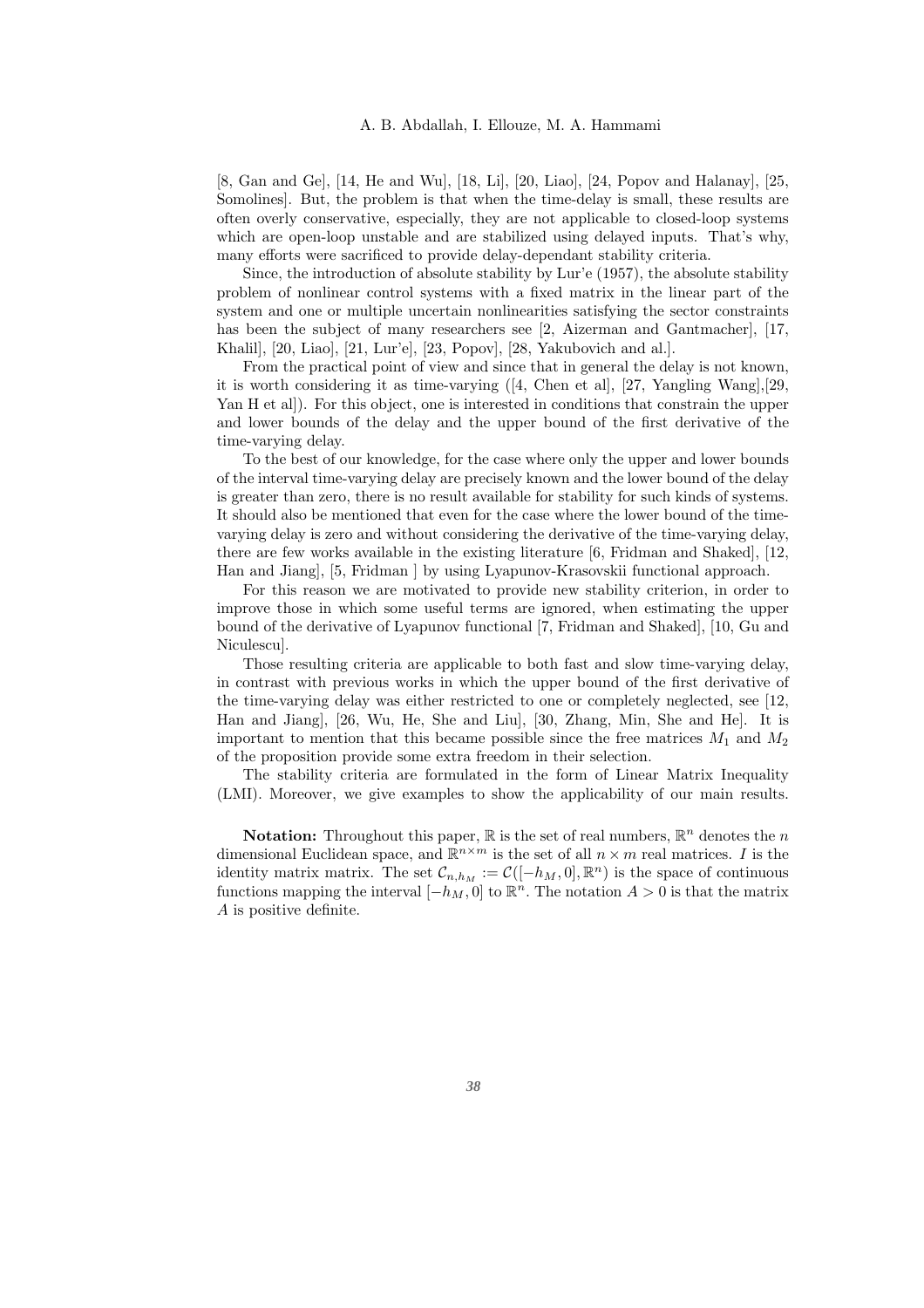### 2. Absolute stability analysis

We consider the following time-varying-delay system

$$
\dot{x}(t) = A_0 x(t) + A_1 x(t - h(t)) + B\omega(t)
$$
  
\n
$$
y(t) = C_0 x(t) + C_1 x(t - h(t))
$$
  
\n
$$
\omega(t) = -\varphi(t, y(t))
$$
\n(2.1)

where  $x(t) \in \mathbb{R}^n$  is the system state,  $y(t) \in \mathbb{R}^p$  the measured output, and the nonlinear function  $\varphi(.,.) : \mathbb{R}_+ \times \mathbb{R}^p \to \mathbb{R}^p$  is assumed to be continuous and belongs to sector  $[0, K]$ , i.e  $\varphi(.,.)$  satisfies

$$
\varphi^{\top}(t, y) [\varphi(t, y) - Ky] \le 0, \quad \forall (t, y) \in \mathbb{R}_{+} \times \mathbb{R}^{p}, \tag{2.2}
$$

where K is a positive definite matrix. The matrices  $A_0$ ,  $A_1$ ,  $B$ ,  $C_0$ , and  $C_1$  are real matrices with appropriate dimensions.

The time delay  $h(t)$  is a time-varying continuous function that satisfies

$$
0 \le h_m \le h(t) < h_M \quad \text{and} \quad h(t) < \mu,\tag{2.3}
$$

where  $h_m, h_M$  and  $\mu$  are known constant reals.

Note that  $h_m$  may not be equal to 0. The initial condition of  $(2.1)$  is given by

$$
x(t) = \phi(t), \qquad t \in [-h_M, 0], \ \phi \in \mathcal{C}_{n, h_M}.
$$

It is assumed that the right-hand side of (2.1) is continuous and satisfies enough smoothness conditions to ensure the existence and uniqueness of the solution through every initial condition  $\phi$ .

We first introduce the following definition.

**Definition 2.1.** *The system*  $(2.1)$  *is said to be absolutely stable in the sector*  $[0, K]$ *if the system is globally uniformly asymptotically stable for any nonlinear function*  $\varphi(t,y(t))$  *satisfying* (2.2).

We will extend the work of [1, Ben Abdallah, Ben Hamed and Chaabane], in which, only systems with constant delay are studied, to systems with time-varying delay in a range.

In addition to this, we propose to discuss the absolute stability and the stabilization of a large class of systems, that is, the class of Lur'e systems with time-varying delay.

Furthermore, we will improve the results of ([12, Han and Jiang], [26, Wu, He, She and Liu], [30, Zhang, Min, She and He], etc), in which, the delay is assumed to be time-varying in a range, by keeping in our account all informations about the delay as well as its first derivative.

The development of the work in this paper requires the following lemma which can be found in Reference [30, Zhang, Min, She and He].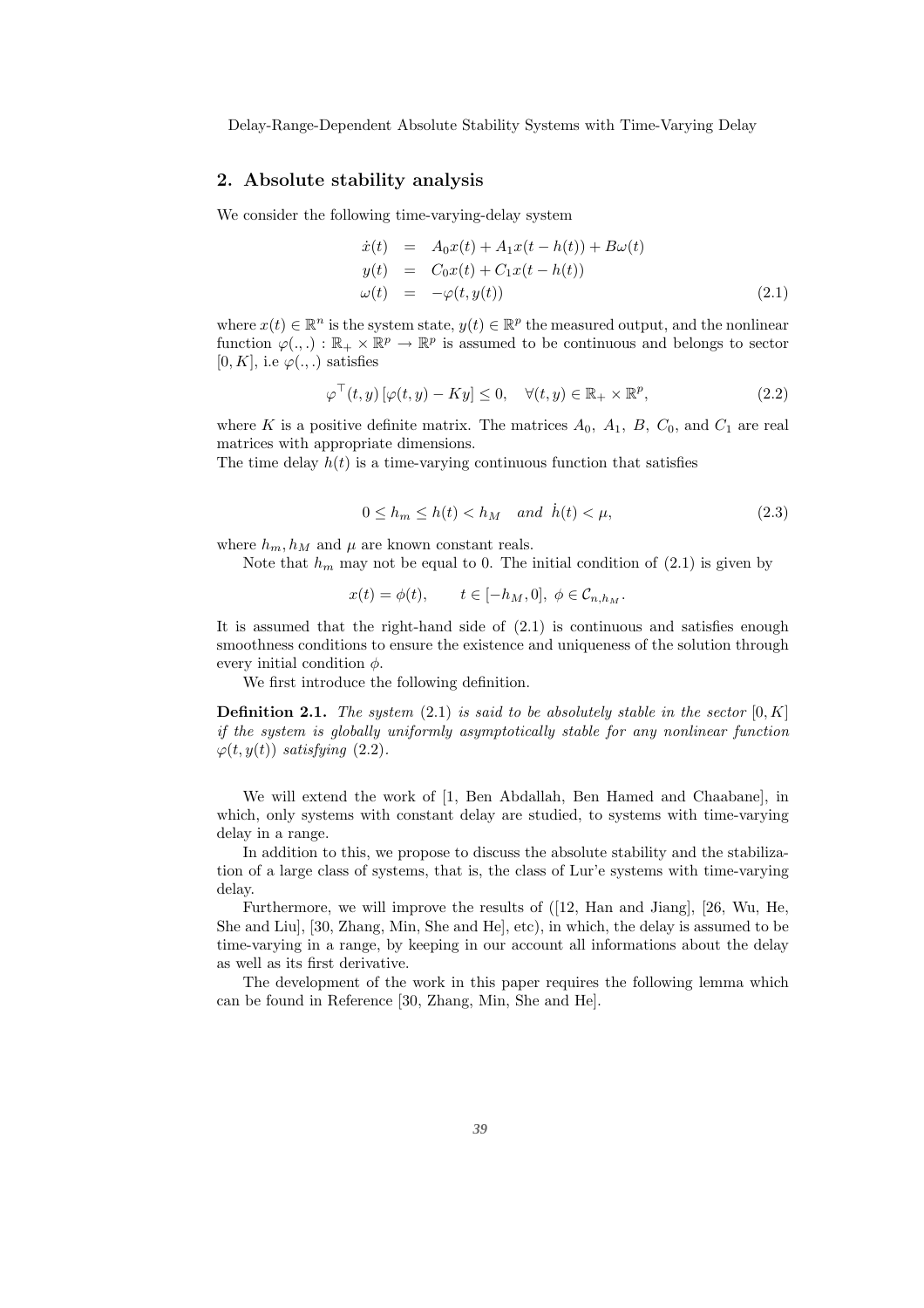#### 24 A. B. Abdallah, I. Ellouze, M. A. Hammami

**Lemma 2.1.** Let  $x(t) \in \mathbb{R}^n$  be a vector-valued function with first-order continuous*derivative entries. Then, the following integral inequality holds for any matrices*  $M_1, M_2 \in \mathbb{R}^{n \times n}$  and  $X = X^{\top} > 0$ , and a scalar function  $h := h(t) \geq 0$ :

$$
-\int_{t-h(t)}^{t} \dot{x}^{\top}(s)X\dot{x}(s)ds \leq \xi^{\top}(t)\Upsilon\xi(t) + h(t)\xi^{\top}(t)\Gamma^{\top}X^{-1}\Gamma\xi(t), \qquad (2.4)
$$

*where*

$$
\Upsilon := \left[ \begin{array}{cc} M_1^\top + M_1 & -M_1^\top + M_2 \\ \ast & -M_2^\top - M_2 \end{array} \right], \; \Gamma^\top := \left[ \begin{array}{c} M_1^\top \\ M_2^\top \end{array} \right], \; \xi(t) := \left[ \begin{array}{c} x(t) \\ x(t-h(t)) \end{array} \right].
$$

Under the sector condition (2.2), we will give a sufficient condition for absolute stability of system (2.1).

We have the following theorem.

**Theorem 2.1.** For given scalars  $0 \leq h_m < h_M$ , the system (2.1) with nonlinear *function satisfying* (2.2) *is absolutely stable if there exist a scalar*  $\varepsilon > 0$  *and a positive definite matrices*  $P > 0$ ,  $Q_1 > 0$ ,  $Q_2 > 0$ ,  $Q_3 > 0$ ,  $R_1 > 0$ ,  $R_2 > 0$ ,  $R_3 > 0$ , and *real matrices*  $M_1$ ,  $M_2$ ,  $N_1$ ,  $N_2$ ,  $S_1$ ,  $S_2 \in \mathbb{R}^{n \times n}$ , *such that the following LMI* 

$$
\Xi_{1} = \begin{bmatrix}\n\Xi_{11} & \Xi_{12} & 0 & \Xi_{14} & \Xi_{15} & h_{M}A_{0}^{T}R_{1} & h_{M}M_{1}^{T} & \Xi_{18} & 0 & h_{M}A_{0}^{T}R_{3} & h_{M}S_{1}^{T} \\
* & \Xi_{22} & 0 & 0 & \Xi_{25} & h_{M}A_{1}^{T}R_{1} & 0 & \Xi_{28} & 0 & h_{M}A_{1}^{T}R_{3} & h_{M}S_{2}^{T} \\
* & * & \Xi_{33} & \Xi_{34} & 0 & 0 & 0 & \Xi_{39} & 0 & 0 \\
* & * & * & \Xi_{44} & 0 & 0 & h_{M}M_{2}^{T} & 0 & \Xi_{49} & 0 & 0 \\
* & * & * & * & \Xi_{55} & h_{M}B^{T}R_{1} & 0 & \Xi_{58} & 0 & h_{M}B^{T}R_{3} & 0 \\
* & * & * & * & * & -h_{M}R_{1} & 0 & 0 & 0 & 0 & 0 \\
* & * & * & * & * & * & * & \Xi_{88} & 0 & 0 & 0 \\
* & * & * & * & * & * & * & \Xi_{99} & 0 & 0 \\
* & * & * & * & * & * & * & * & * & -h_{M}R_{3} & 0 \\
* & * & * & * & * & * & * & * & * & * & -h_{M}R_{3}\n\end{bmatrix} < 0
$$
\n
$$
\tag{2.5}
$$

where  
\n
$$
\Xi_{11} = A_0^{\top} P + P A_0 + Q_1 + Q_2 + Q_3 + M_1^{\top} + M_1 + S_1^{\top} + S_1,
$$
\n
$$
\Xi_{12} = P A_1 - S_1^{\top} + S_2,
$$
\n
$$
\Xi_{14} = -M_1^{\top} + M_2,
$$
\n
$$
\Xi_{15} = P B - \epsilon C_0^{\top} K,
$$
\n
$$
\Xi_{22} = -(1 - \mu) Q_3 - S_2^{\top} - S_2,
$$
\n
$$
\Xi_{25} = -\epsilon C_1^{\top} K,
$$
\n
$$
\Xi_{33} = -Q_1 + N_1^{\top} + N_1,
$$
\n
$$
\Xi_{34} = -N_1^{\top} + N_2,
$$
\n
$$
\Xi_{44} = -Q_2 - M_2^{\top} - M_2 - N_2^{\top} - N_2,
$$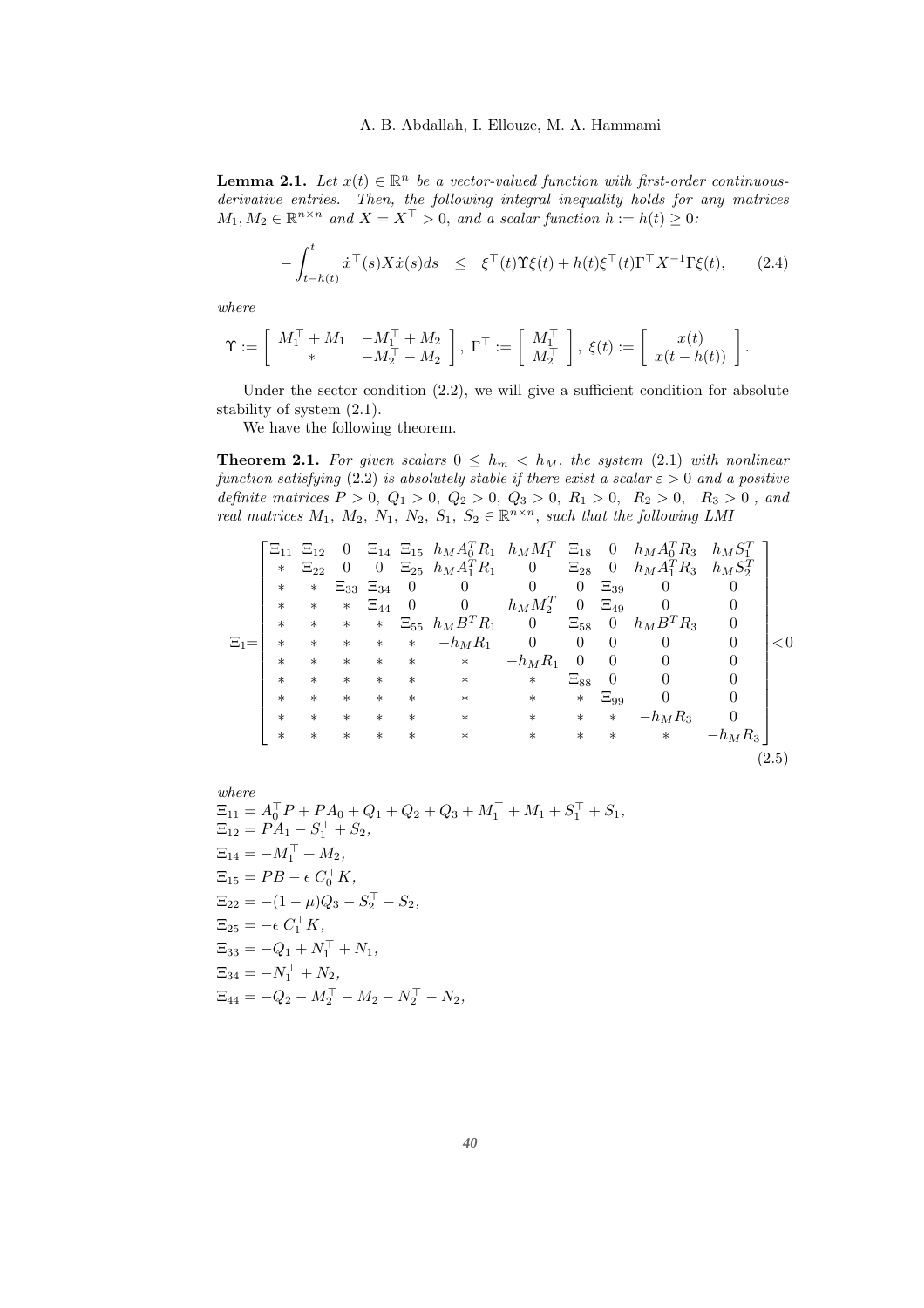$\Xi_{55} = -2\epsilon I$ ,  $\Xi_{18} = (h_M - h_m)A_0^T R_2,$  $\Xi_{28} = (h_M - h_m)A_1^T R_2,$  $\Xi_{58} = (h_M - h_m)B^T R_2,$  $\Xi_{88} = -(h_M - h_m)R_2,$  $\Xi_{39} = (h_M - h_m)N_1^T,$  $\Xi_{49} = (h_M - h_m)N_2^T,$  $\Xi_{99} = -(h_M - h_m)R_2,$ 

*holds.*

*Proof.* We consider the Lyapunov-Krasovskii functional candidate

$$
V(t, x_t) = x^{\top}(t)Px(t) + \int_{t-h_m}^t x^{\top}(s)Q_1x(s)ds + \int_{t-h_M}^t x^{\top}(s)Q_2x(s)ds
$$
  
+ 
$$
\int_{t-h(t)}^t x^{\top}(s)Q_3x(s)ds + \int_{-h_M}^0 \int_{t+\theta}^t \dot{x}^{\top}(s)R_1\dot{x}(s)dsd\theta
$$
  
+ 
$$
\int_{-h_M}^{-h_m} \int_{t+\theta}^t \dot{x}^{\top}(s)R_2\dot{x}(s)dsd\theta
$$
  
+ 
$$
\int_{-h(t)}^0 \int_{t+\theta}^t \dot{x}^{\top}(s)R_3\dot{x}(s)dsd\theta
$$

where the matrices  $P$ ,  $Q_1$ ,  $Q_2$ ,  $Q_3$ ,  $R_1$ ,  $R_2$ , and  $R_3$  are positive definite.

The derivative of  $V$  along the trajectories of system  $(2.1)$  is given by

$$
\dot{V}(t, x_t) = 2\dot{x}^\top(t)Px(t) + x^\top(t)Q_1x(t) - x^\top(t - h_m)Q_1x(t - h_m) \n+ x^\top(t)Q_2x(t) - x^\top(t - h_M)Q_2x(t - h_M) \n+ x^\top(t)Q_3x(t) - (1 - \dot{h}(t))x^\top(t - h(t))Q_3x(t - h(t)) \n+ h_M\dot{x}^\top(t)R_1\dot{x}(t) - \int_{t - h_M}^t \dot{x}^\top(s)R_1\dot{x}(s)ds \n+ (h_M - h_m)\dot{x}^\top(t)R_2\dot{x}(t) - \int_{t - h_M}^t -h_m\dot{x}^\top(s)R_2\dot{x}(s)ds \n+ h(t)\dot{x}^\top(t)R_3\dot{x}(t) - \int_{t - h(t)}^t \dot{x}^\top(s)R_3\dot{x}(s)ds
$$
\n(2.6)

Using  $(2.3)$  and applying the integral inequality  $(2.4)$  to the right-hand side of  $(2.6)$ ,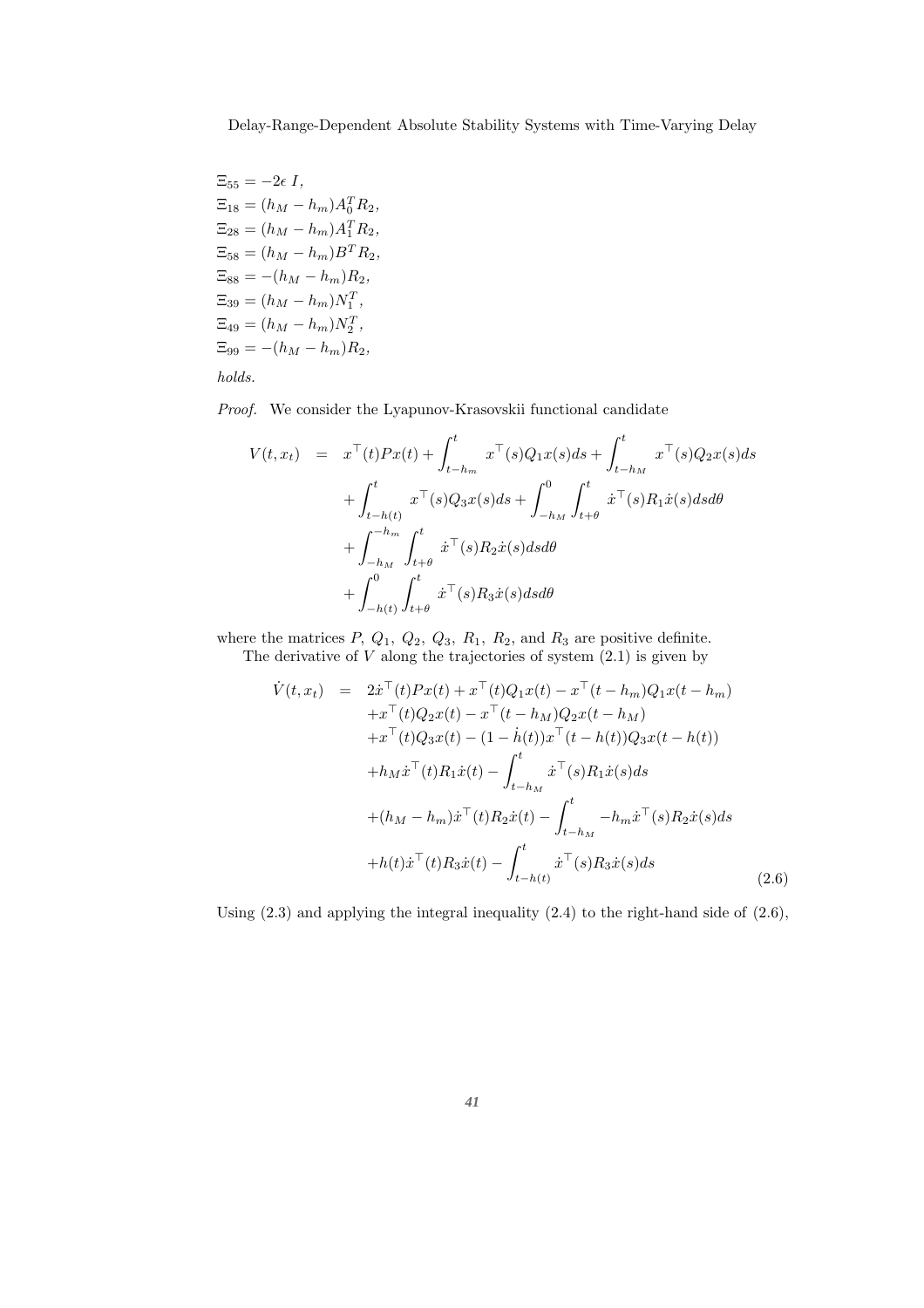## 26 A. B. Abdallah, I. Ellouze, M. A. Hammami

we obtain

$$
\dot{V}(t, x_t) \leq 2\dot{x}^{\top}(t)Px(t) + x^{\top}(t)[Q_1 + Q_2 + Q_3]x(t) - x^{\top}(t - h_m)Q_1x(t - h_m) \n- x^{\top}(t - h_M)Q_2x(t - h_M) - (1 - \mu)x^{\top}(t - h(t))Q_3x(t - h(t)) \n+ \dot{x}^{\top}(t)[h_M R_1 + (h_M - h_m)R_2 + h_M R_3]\dot{x}(t) \n+ \xi_1^{\top}(t)\Upsilon_1\xi_1(t) + h_M\xi_1^{\top}(t)\Gamma_1^{\top}R_1^{-1}\Gamma_1\xi_1(t) \n+ \xi_2^{\top}(t)\Upsilon_2\xi_2(t) + (h_M - h_m)\xi_2^{\top}(t)\Gamma_2^{\top}R_2^{-1}\Gamma_2\xi_2(t) \n+ \xi_3^{\top}(t)\Upsilon_3\xi_3(t) + h_M\xi_3^{\top}(t)\Gamma_3^{\top}R_3^{-1}\Gamma_3\xi_3(t)
$$

with

$$
\xi_1(t) = \begin{bmatrix} x(t) \\ x(t-h_M) \end{bmatrix}; \quad \Gamma_1^{\top} = \begin{bmatrix} M_1^{\top} \\ M_2^{\top} \end{bmatrix}; \quad \Upsilon_1 = \begin{bmatrix} M_1^{\top} + M_1 & -M_1^{\top} + M_2 \\ * & -M_2^{\top} - M_2 \end{bmatrix}
$$

$$
\xi_2(t) = \begin{bmatrix} x(t-h_m) \\ x(t-h_M) \end{bmatrix}; \quad \Gamma_2^{\top} = \begin{bmatrix} N_1^{\top} \\ N_2^{\top} \end{bmatrix}; \quad \Upsilon_2 = \begin{bmatrix} N_1^{\top} + N_1 & -N_1^{\top} + N_2 \\ * & -N_2^{\top} - N_2 \end{bmatrix}
$$

$$
\xi_3(t) = \begin{bmatrix} x(t) \\ x(t-h(t)) \end{bmatrix}; \quad \Gamma_3^{\top} = \begin{bmatrix} S_1^{\top} \\ S_2^{\top} \end{bmatrix}; \quad \Upsilon_3 = \begin{bmatrix} S_1^{\top} + S_1 & -S_1^{\top} + S_2 \\ * & -S_2^{\top} - S_2 \end{bmatrix}.
$$

Rearranging the terms of the right-hand side yields:

$$
\dot{V}(t) \le \eta^{\top}(t) \Pi \eta(t), \tag{2.7}
$$

where

$$
\Pi := \left[\begin{array}{cccc} \Pi_{11} & \Pi_{12} & 0 & \Pi_{14} & \Pi_{15} \\ * & \Pi_{22} & 0 & 0 & \Pi_{25} \\ * & * & \Pi_{33} & \Pi_{34} & 0 \\ * & * & * & \Pi_{44} & 0 \\ * & * & * & * & \Pi_{55} \end{array}\right], \qquad \eta(t) := \left[\begin{array}{c} x(t) \\ x(t-h(t)) \\ x(t-h_m) \\ x(t-h_M) \\ \omega(t) \end{array}\right]
$$

with

$$
\Pi_{11} = A_0^{\top} P + P A_0 + Q_1 + Q_2 + Q_3 + h_M A_0^{\top} R_1 A_0 + (h_M - h_m) A_0^{\top} R_2 A_0 \n+ h_M A_0^{\top} R_3 A_0 + M_1^{\top} + M_1 + h_M M_1^{\top} R_1^{-1} M_1 + h_M S_1^{\top} R_3^{-1} S_1 + S_1^{\top} + S_1, \n\Pi_{12} = P A_1 + h_M A_0^{\top} R_1 A_1 + (h_M - h_m) A_0^{\top} R_2 A_1 + h_M A_0^{\top} R_3 A_1 - S_1^{\top} + S_2 \n+ h_M S_1 R_3^{-1} S_2, \n\Pi_{14} = -M_1^{\top} + M_2 + h_M M_1^{\top} R_1^{-1} M_2, \n\Pi_{15} = P B + h_M A_0^{\top} R_1 B + (h_M - h_m) A_0^{\top} R_2 B + h_M A_0^{\top} R_3 B, \n\Pi_{22} = -(1 - \mu) Q_3 - S_2^{\top} - S_2 + h_M A_1^{\top} R_1 A_1 + (h_M - h_m) A_1^{\top} R_2 A_1 + h_M A_1^{\top} R_3 A_1 \n+ h_M S_2^{\top} R_3^{-1} S_2, \n\Pi_{25} = h_M A_1^{\top} R_1 B + (h_M - h_m) A_1^{\top} R_2 B + h_M A_1^{\top} R_3 B, \n\Pi_{33} = -Q_1 + N_1^{\top} + N_1 + (h_M - h_m) N_1^{\top} R_2^{-1} N_1,
$$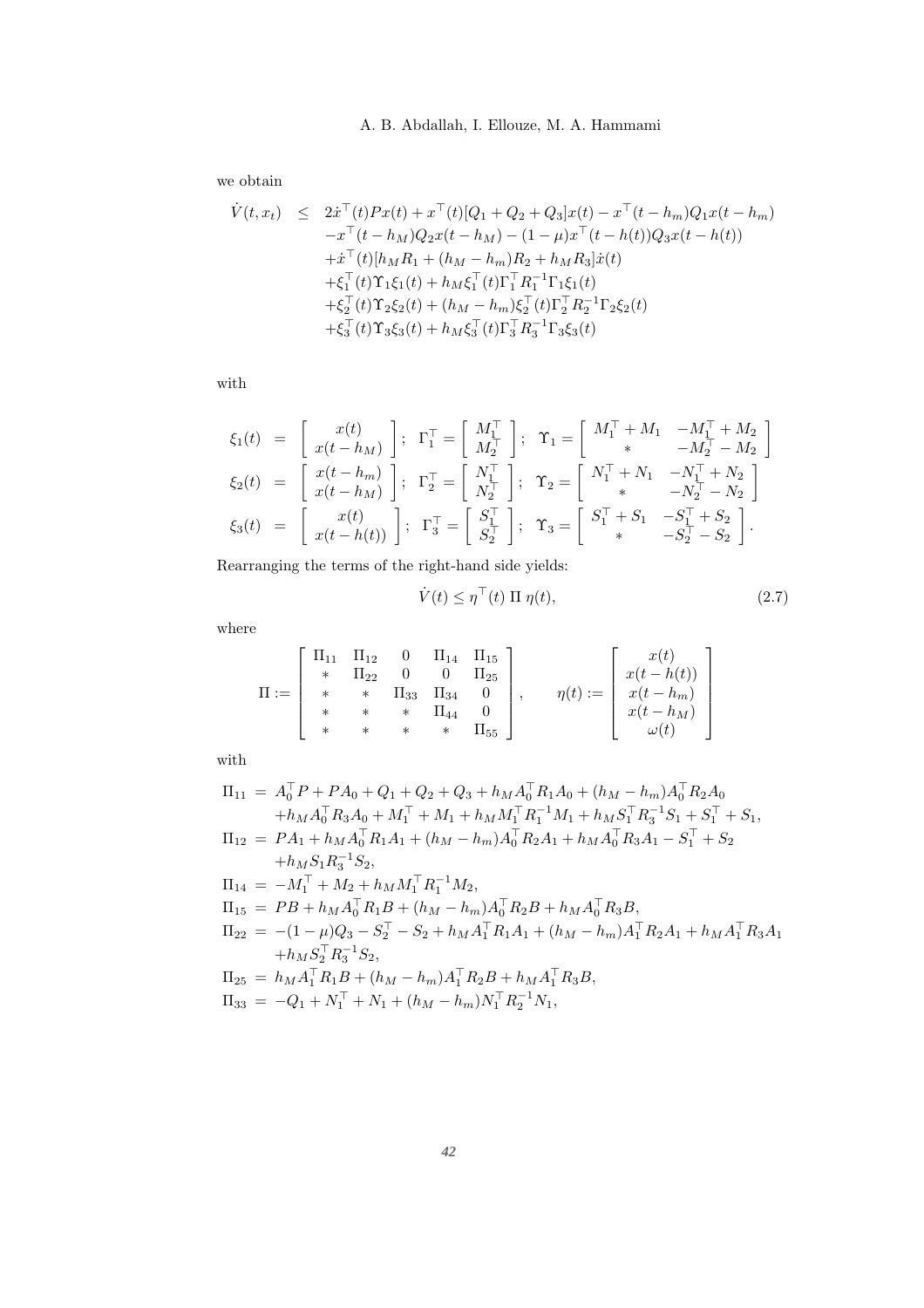$$
\begin{aligned} \Pi_{34} &= \ -N_1^\top + N_2 + (h_M - h_m) N_1^\top R_2^{-1} N_1, \\ \Pi_{44} &= \ -Q_2 - M_2^\top - M_2 + h_M M_2^\top R_1^{-1} M_2 + (h_M - h_m) N_2^\top R_2^{-1} N_2 - N_2^\top - N_2, \\ \Pi_{55} &= \ h_M B^\top R_1 B + (h_M - h_m) B^\top R_2 B + h_M B^\top R_3 B. \end{aligned}
$$

A sufficient condition for absolute stability of the system (2.1) is that there exist real matrices  $P > 0$ ,  $Q_1 > 0$ ,  $Q_2 > 0$ ,  $Q_3 > 0$ ,  $R_1 > 0$ ,  $R_2 > 0$  and  $R_3 > 0$ , such that  $\dot{V}(t) \le \eta^{\top}(t)\Pi\eta(t) < 0,$ (2.8)

for all 
$$
\eta(t) \neq 0
$$
.

In order to show that  $\Sigma < 0$ , we shall use Shur complement and the S-procedure. Using (2.2) implies

$$
\omega^{\top}(t)\omega(t) + \omega^{\top}(t)[KC_0x(t) + KC_1x(t - h(t))] \leq 0.
$$

Using the S-procedure, we can find  $\epsilon > 0$  such that

$$
\eta^{\top}(t) \Pi \eta(t) - 2\epsilon \omega^{\top}(t)\omega(t) - 2\epsilon \omega^{\top}(t) \left[ KC_0 x(t) + KC_1 x(t-h) \right] < 0, \tag{2.9}
$$

for all  $\eta(t) \neq 0$ .

Rewrite (2.9) as

$$
\eta^{\top}(t) \Sigma \eta(t) < 0,\tag{2.10}
$$

where

$$
\Sigma = \left[\begin{array}{ccccc} \Sigma_{11} & \Sigma_{12} & \Sigma_{13} & \Sigma_{14} & \Sigma_{15} \\ * & \Sigma_{22} & \Sigma_{23} & \Sigma_{24} & \Sigma_{25} \\ * & * & \Sigma_{33} & \Sigma_{34} & \Sigma_{35} \\ * & * & * & \Sigma_{44} & \Sigma_{45} \\ * & * & * & * & \Sigma_{55} \end{array}\right],
$$

with

$$
\Sigma_{ij} = \Pi_{ij}, \quad (i, j = 1, 2, 3, 4), \n\Sigma_{15} = \Pi_{15} - \epsilon C_0^{\top} K, \n\Sigma_{25} = \Pi_{25} - \epsilon C_1^{\top} K, \n\Sigma_{35} = \Pi_{35}, \n\Sigma_{45} = \Pi_{45}, \n\Sigma_{55} = \Pi_{55} - 2\epsilon I.
$$

Finally, from Shur complement, the LMI ( $\Sigma < 0$ ) is equivalent to the LMI (2.5).<br>s completes the proof This completes the proof.

Next, we give examples showing a slight amelioration in the allowable upper bound of  $h(t)$ .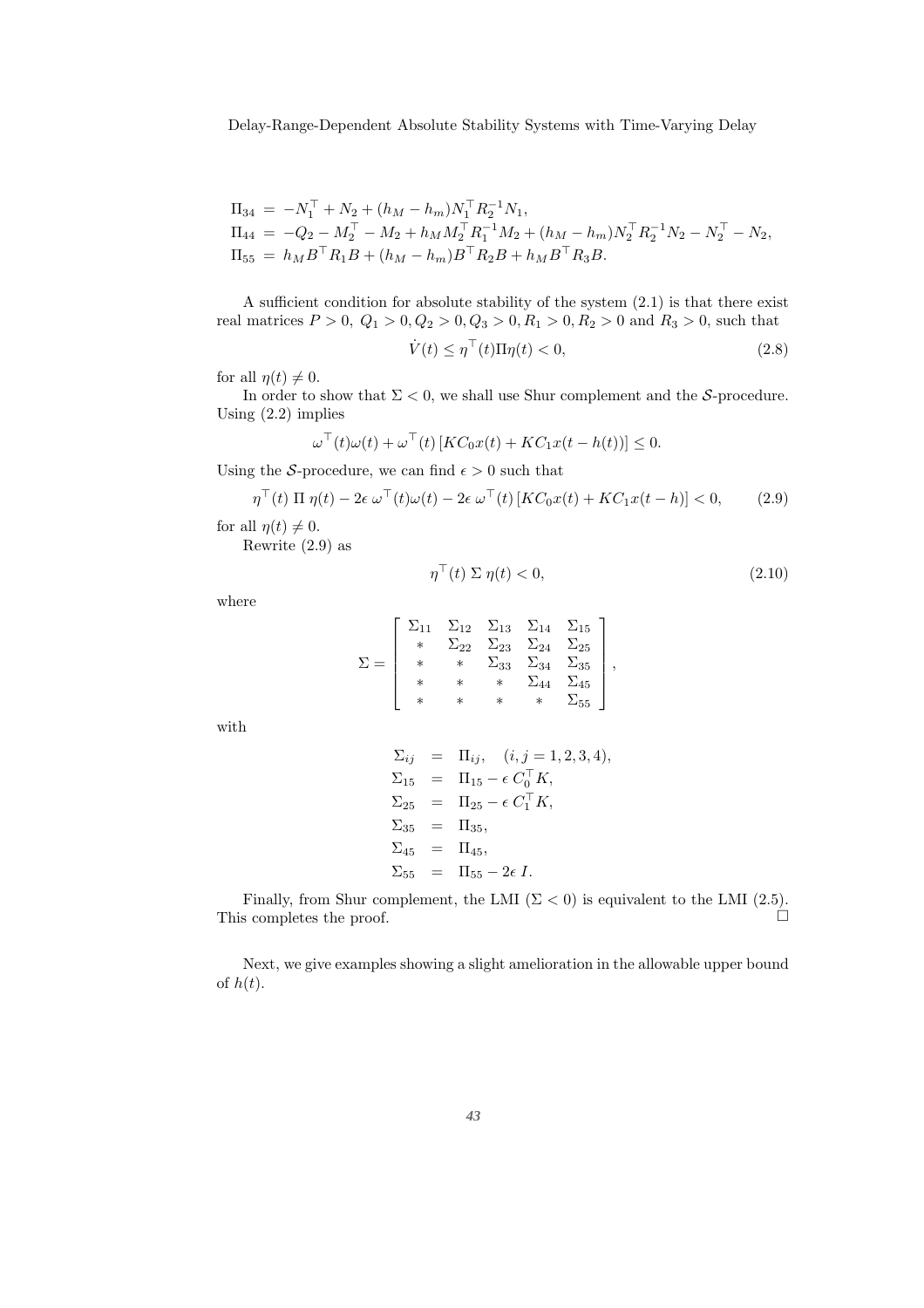## 3. Numerical examples

#### Example 3.1.

Consider the time delay system  $(2.1)$  with the nonlinear function satisfying  $(2.2)$ and

$$
A_0 = \begin{bmatrix} -2 & 0 \\ 0 & -1 \end{bmatrix}, A_1 = \begin{bmatrix} -1 & 0 \\ -1 & -1 \end{bmatrix}, B = \begin{bmatrix} 0.01 & 0 \\ 0 & 0.04 \end{bmatrix},
$$
  

$$
C_0 = \begin{bmatrix} 160 & 0 \\ 0 & 1.25 \end{bmatrix}, C_1 = \begin{bmatrix} 10 & 0 \\ 0 & 7.5 \end{bmatrix}, K = \begin{bmatrix} 1 & 0 \\ 0 & 1 \end{bmatrix}.
$$
 (3.1)

For given  $\mu$ , the computed upper bounds  $h_2$ , which guarantee the stability of system (2.1) for given lower bounds  $h_1$ , are listed in Table 1. When  $h_1 = 0$ , it is clear that our result is improvement over those in [7, Fridman and Shaked] and [13, Han and Jiang]. This comparison prove the merits of Theorem 2.1.

| $h_1$ | $h_2$ (Fridman and Shaked) | $h_2$ (Han and Jiang) | (new criterion)<br>$h_2$ |
|-------|----------------------------|-----------------------|--------------------------|
|       | 0.7692                     | 0.8654                | 0.8963022                |
| 0.05  |                            | 0.8763                | 0.8847                   |
| 0.10  |                            | 0.8873                | 0.88866                  |
| 0.15  |                            | 0.8984                | 0.98248                  |
| 0.20  |                            | 0.9097                | 0.91412                  |
| 0.30  |                            | 0.9330                | 0.95324                  |
| 0.40  |                            | 0.9575                | 0.9724                   |

Table 1: Allowable upper bound of  $h_2$  with given  $h_1$ 

#### Example 3.2.

Consider the following system with

$$
A_0 = \begin{bmatrix} -2 & 0 \\ 0 & -0.9 \end{bmatrix}, A_1 = \begin{bmatrix} -1 & 0 \\ -1 & -1 \end{bmatrix}.
$$
  

$$
B = C_0 = C_1 = K = 0.
$$

Table 2 summarizes the results obtained in the literature and compares them to the upper bounds  $h_2$  obtained by using Theorem 2.1 given in this paper.  $h_2$  is the maximal allowable delay proved by each method. It is obtained by a linear search. Clearly, our method produces much less conservative results, thus demonstrating its validity.This example demonstrates the benefits of the proposed criterion for linear systems with time varying-delay.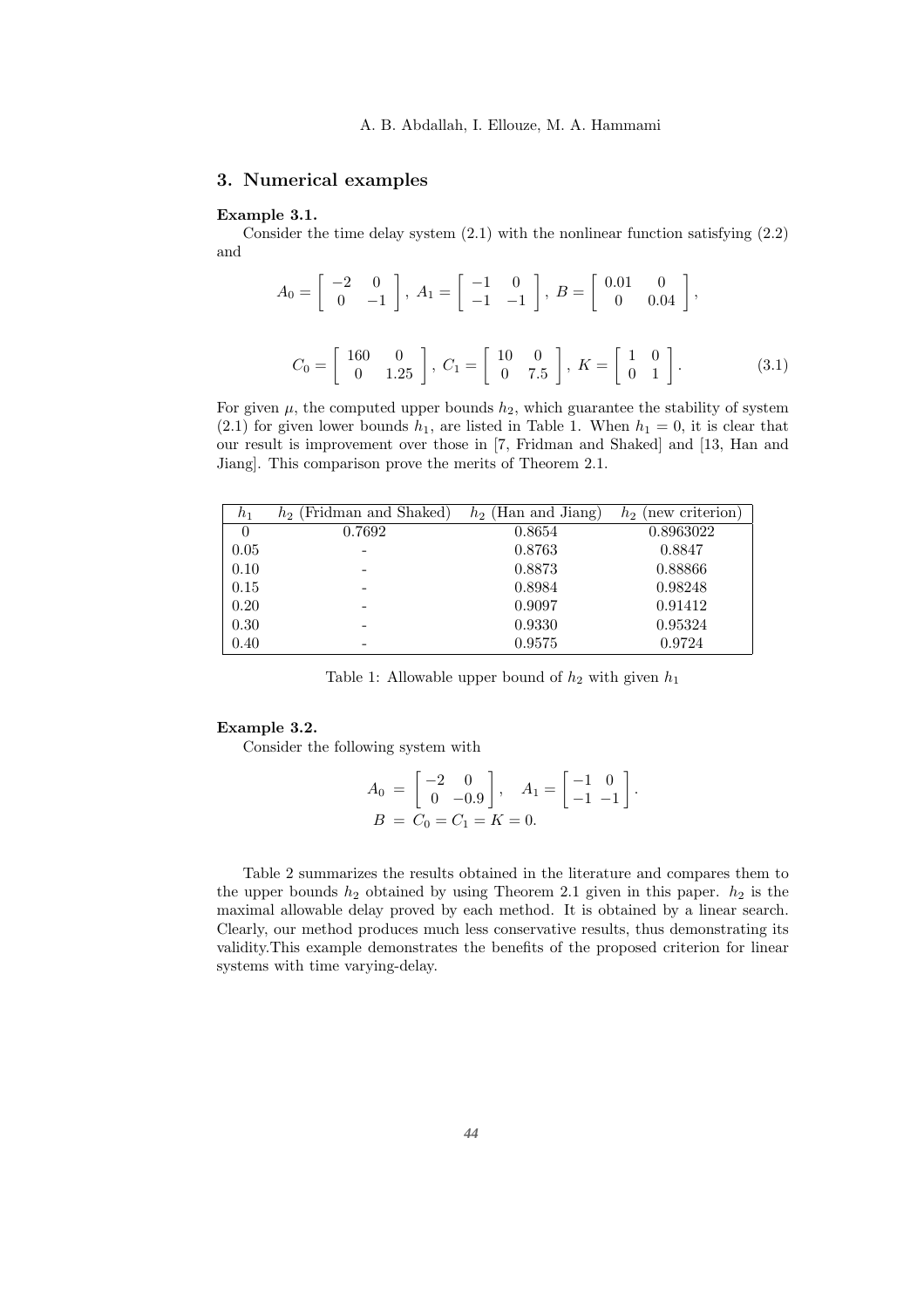| $h_1$ | Methods                        | $h_2$  |
|-------|--------------------------------|--------|
| 0     | Li and De Sousa $(1997)$       | 0.8571 |
|       | Niculascu and $al(1995)$       | 0.99   |
|       | Our method                     | 1.5309 |
| 0.01  | Li and De Sousa $(1997)$       |        |
|       | Niculascu and $al(1995)$       |        |
|       | Our method                     | 1.5323 |
|       | Jiang and $\text{Han}(2005)$   | 1.64   |
|       | $He, Wang, Lin$ and $Wu(2006)$ | 1.74   |
|       | Our method                     | 1.88   |
|       |                                |        |

Table 2: Allowable upper bound of  $h_2$  with given  $h_1$  for unknown  $\mu$ 

## 4. Stabilization of nonlinear delay system

This section presents the delay-dependent stabilization condition obtained by using the absolute stability proposed in section 2.

Consider the following nonlinear control time-varying delay system

$$
\dot{x}(t) = A_0 x(t) + A_1 x(t - h(t)) + B\omega(t) + G u(t) \n y(t) = C_0 x(t) + C_1 x(t - h(t)) \n \omega(t) = -\psi(t, y(t))
$$
\n(4.1)

where  $A_0$ ,  $A_1$ ,  $B$ ,  $G$ ,  $C_0$ ,  $C_1$  are real matrices with appropriate dimensions, and the nonlinearity  $\psi(t, y)$  belongs to the sector [0, K],  $K > 0$ .

The initial condition of (4.1) is given by

$$
x(t) = \phi(t), \qquad t \in [-h_M, 0], \ \phi \in \mathcal{C}_{n, h_M}.
$$

The time delay  $h(t)$  is a time-varying continuous function that satisfies

$$
0 \le h_m \le h(t) < h_M \quad \text{and} \quad h(t) < \mu,
$$

where  $h_m, h_M$  and  $\mu$  are known constant reals. It is assumed that the right-hand side of (4.1) is continuous and satisfies enough smoothness conditions to ensure the existence and uniqueness of the solution through every initial condition  $\phi$ .

The closed-loop system with the state control feedback

$$
u(t) = Nx(t),\tag{4.2}
$$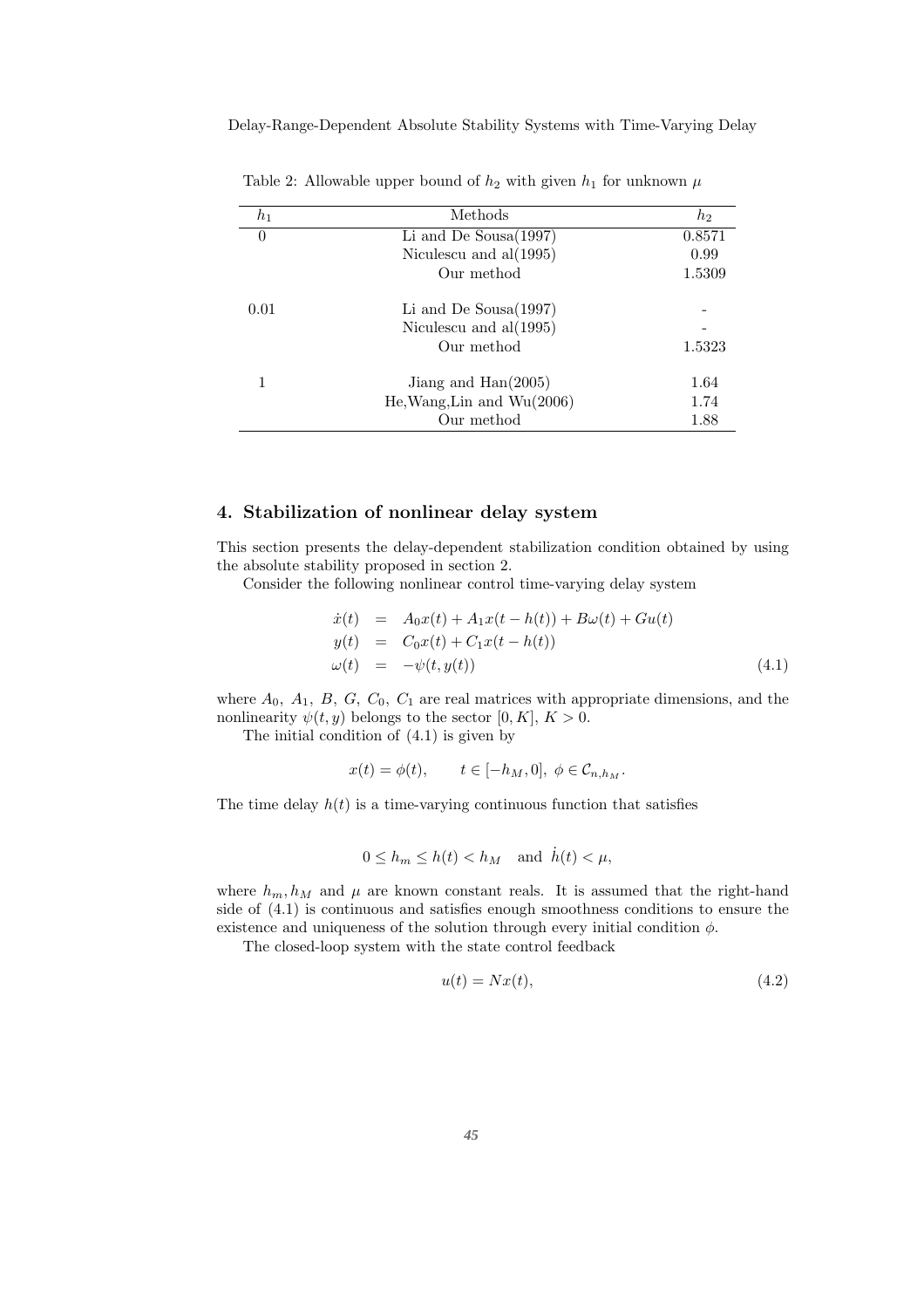is given by

$$
\dot{x}(t) = (A_0 + GN)x(t) + A_1x(t - h(t)) + B\omega(t).
$$
\n(4.3)

The following theorem gives a sufficient condition for stabilization of the system by means a state feedback when the nonlinearity  $\psi(t, y)$  belongs to the sector  $[0, K]$ .

**Theorem 4.1.** For given scalars  $0 \leq h_m < h_M$ ,  $\lambda_i$ ,  $\alpha_i$ ,  $\beta_i \in \mathbb{R}$ ,  $i = 1, 2$ , if there *exist a scalar*  $\epsilon > 0$ , positive definite matrices  $\overline{P} > 0$ ,  $\overline{Q_1} > 0$ ,  $\overline{Q_2} > 0$ ,  $\overline{Q_3} > 0$ ,  $\overline{R_1} >$  $0 \overline{R2} > 0$ ,  $\overline{R_3} > 0$ , and a matrix  $Y \in \mathbb{R}^{r \times n}$  such that the LMI

$$
\Xi_{2} = \begin{bmatrix}\n\Xi_{11} & \Xi_{12} & 0 & \Xi_{14} & \Xi_{15} & \Xi_{16} & \Xi_{17} & \Xi_{18} & 0 & \Xi_{110} & \Xi_{111} \\
\ast & \Xi_{22} & 0 & 0 & \Xi_{25} & \Xi_{26} & 0 & \Xi_{28} & 0 & \Xi_{210} & \Xi_{211} \\
\ast & \ast & \Xi_{33} & \Xi_{34} & 0 & 0 & 0 & 0 & \Xi_{39} & 0 & 0 \\
\ast & \ast & \ast & \Xi_{44} & 0 & 0 & \Xi_{47} & 0 & \Xi_{49} & 0 & 0 \\
\ast & \ast & \ast & \ast & \ast & -h_M \overline{R_1} & 0 & 0 & 0 & 0 & 0 \\
\ast & \ast & \ast & \ast & \ast & \ast & \ast & -h_M \overline{R_1} & 0 & 0 & 0 & 0 & 0 \\
\ast & \ast & \ast & \ast & \ast & \ast & \ast & \ast & \Xi_{88} & 0 & 0 & 0 \\
\ast & \ast & \ast & \ast & \ast & \ast & \ast & \ast & \ast & \Xi_{99} & 0 & 0 \\
\ast & \ast & \ast & \ast & \ast & \ast & \ast & \ast & \ast & \ast & \ast & -h_M \overline{R_3} & 0 \\
\ast & \ast & \ast & \ast & \ast & \ast & \ast & \ast & \ast & \ast & \ast & -h_M \overline{R_3} & 0\n\end{bmatrix} < 0
$$
\n
$$
(4.4)
$$

*where*

 $\Xi_{11} = \overline{P}(A_0 + (\lambda_1 + \alpha_1)I)^{\top} + (A_0 + (\lambda_1 + \alpha_1)I)\overline{P} + GY + Y^{\top}G^{\top} + \overline{Q_1} + \overline{Q_2} + \overline{Q_3},$  $\Xi_{12} = A_1 \overline{P} + (\alpha_2 - \alpha_1) \overline{P},$  $\Xi_{14} = (\lambda_2 - \lambda_1)\overline{P}$ ,  $\Xi_{15} = B - \epsilon \overline{P} C_0^{\top} K$ ,  $\Xi_{16} = h_M \overline{P} A_0^{\top} + h_M Y^{\top} G^{\top}$ ,  $\Xi_{17} = \lambda_1 h_M \overline{R_1}$ ,  $\Xi_{18} = (h_M - h_m) \overline{P} A_0^{\top} + (h_M - h_m) Y^{\top} G^{\top},$  $\Xi_{110} = h_M \overline{P} A_0^{\top} + h_M Y^{\top} G^{\top}$ ,  $\Xi_{111} = \alpha_1 h_M \overline{R_3},$  $\Xi_{22} = -(1 - \mu)\overline{Q_3} - 2\alpha_2 \overline{P}$ ,  $\Xi_{25} = -\epsilon \overline{P} C_1^{\top} K$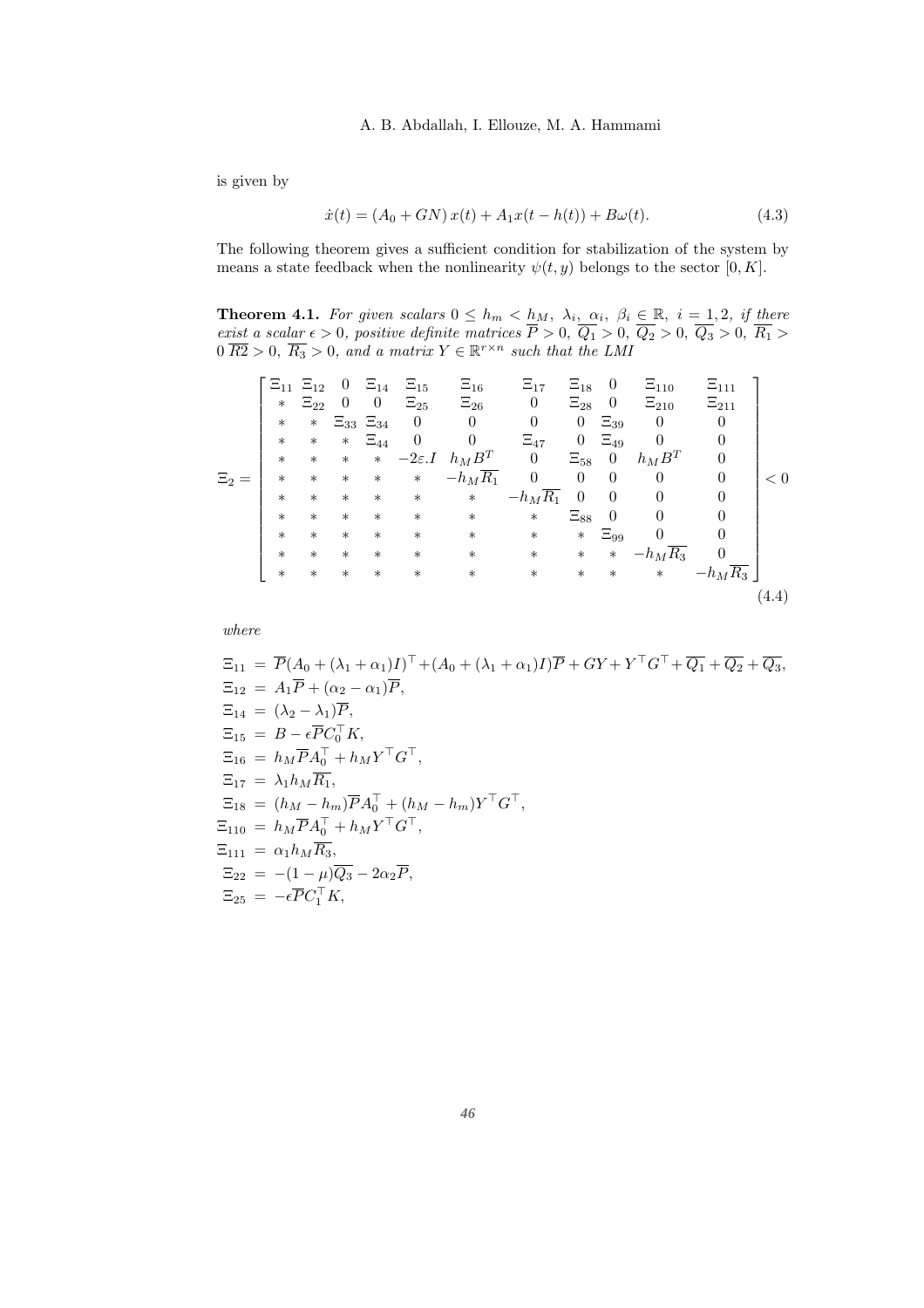$$
\Xi_{26} = h_M \overline{P} A_1^{\top},
$$
\n
$$
\Xi_{28} = (h_M - h_m) \overline{P} A_1^{\top},
$$
\n
$$
\Xi_{210} = h_M \overline{P} A_1^{\top},
$$
\n
$$
\Xi_{211} = \alpha_2 h_M \overline{R_3},
$$
\n
$$
\Xi_{33} = -\overline{Q_1} + 2\beta_1 \overline{P},
$$
\n
$$
\Xi_{34} = (\beta_2 - \beta_1) \overline{P},
$$
\n
$$
\Xi_{39} = \beta_1 (h_M - h_m) \overline{R_2},
$$
\n
$$
\Xi_{44} = -\overline{Q_2} - 2(\lambda_2 + \beta_1) \overline{P},
$$
\n
$$
\Xi_{47} = \lambda_2 h_M \overline{R_1},
$$
\n
$$
\Xi_{49} = \beta_2 (h_M - h_m) \overline{R_2},
$$
\n
$$
\Xi_{58} = (h_M - h_m) \overline{R_2},
$$
\n
$$
\Xi_{99} = -(h_M - h_m) \overline{R_2}
$$

*hold. Then the origin of the controlled system* (4.1) *is stabilized by the linear state feedback* (4.2) *where*

$$
N=Y\overline{P}^{-1}.
$$

*Proof.* Let  $0 \le h_m < h_M$ ,  $\lambda_1$ ,  $\lambda_2$ ,  $\alpha_1$ ,  $\alpha_2$ ,  $\beta_1$  and  $\beta_2$  are fixed reals. Using Theorem 2.1, the closed-loop system is stable if there exist positive definite matrices  $P > 0$ ,  $Q_1 > 0$ ,  $Q_2 > 0$ ,  $Q_3 > 0$ ,  $R_1 > 0$ ,  $R_2 > 0$ ,  $R_3 > 0$ , and  $M_1$ ,  $M_2$ ,  $N_1$ ,  $N_2$ ,  $S_1$ ,  $S_2 \in$  $\mathbb{R}^{n \times n}$  such that the LMI (2.5) with replacing  $A_0$  by  $A_0 + GN$  holds, then the origin of system (4.1) is globally uniformly asymptotically stable. This is equivalent to the feasibility of the following LMI

$$
T^{\top} \ \Xi_2 \ T = \Xi_T < 0,
$$

where

$$
T = diag\{P^{-1}, P^{-1}, P^{-1}, P^{-1}, I, R_1^{-1}, R_1^{-1}, R_2^{-1}, R_2^{-1}, R_3^{-1}, R_3^{-1}\}.
$$

Denoting

$$
\overline{P} = P^{-1}, \overline{Q_1} = P^{-1}Q_1P^{-1}, \overline{Q_2} = P^{-1}Q_2P^{-1}, \overline{Q_3} = P^{-1}Q_3P^{-1},
$$
  

$$
\overline{R_1} = R_1^{-1}, \overline{R_2} = R_2^{-1}, \overline{R_3} = R_3^{-1}, NP^{-1} = Y,
$$

and picking  $M_i = \lambda_i P$ ,  $N_i = \beta_i P$ ,  $S_i = \alpha_i P$ ,  $i = 1, 2$ , we obtain the desired LMI (4.4).  $(4.4).$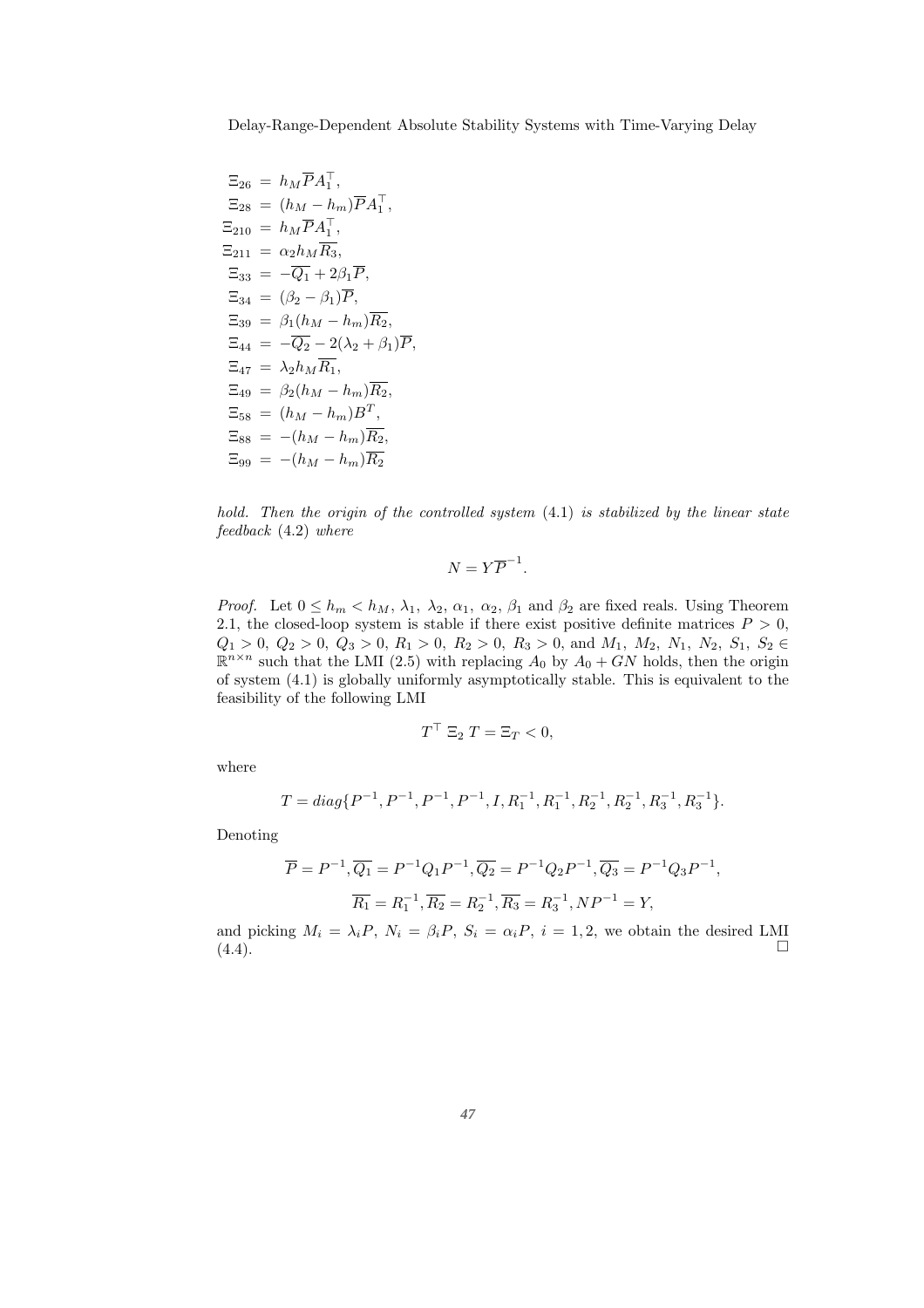## 5. Conclusion

The problem of absolute stability of a class of time-varying delay systems with sectorbounded nonlinearity have been considered. New delay-dependant stability and stabilization criteria with sector condition have been proposed. Some new results are given and illustrated by numerical examples, treated with Matlab, in order to show effectiveness of the main results. Those criteria have been formulated in the form of linear matrix inequalities (LMI).

#### References

- [1] A. Ben Abdallah, B. Ben Hamed, M. Chaabane, Absolute Stability and Application to Design of Observer-Based Controller for Nonlinear Time-Delay Systems, Asian Journal of Control 9:3 (2007) 362–371.
- [2] M. A. Aizerman, F. R. Gantmacher, Absolute stability of regulator systems, San Fransisco, CA: Holden-Day, (1964).
- [3] P. A. Bliman, Lyapunov-Krasovskii functionals and frequency domain: delayindependent absolute stability criteria for delay systems, Int. Journal of Robust and Nonlinear Control 11:8 (2001) 771–788.
- [4] Y. Chen, A. Xue, R. Lu, S. Zhou, On robustly exponential stability of uncertain neutral systems with time-varying delays and nonlinear perturbations, Nonlinear Analysis 68 (2008) 2464–2470.
- [5] E. Fridman, Descriptor discretized Lyapunov functional method: Analysis and Design, IEEE Trans.on Automat. Contr. 51 (2006).
- [6] E. Fridman, U. Shaked, An improved stability and  $H_{\infty}$  control: Constant and time-varying delay, IEEE Trans.on Automat. Contr. 47 (2002) 1931–1937.
- [7] E. Fridman, U. Shaked, Delay-dependant stabilization method for linear timedelay systems, Int. Journal of Control 76 (2003) 48–60.
- [8] Z. X. Gan, W. G. Ge, Lyapunov functional for multiple delay general Lur'e control systems with multiple non-linearities, J. Math. Anal. Appl. 259 (2001) 596–608.
- [9] K. Gu, V. L. Kharitonov, J. Chen, Stability of time delay systems, Boston: Birkauser, (2003).
- [10] K. Gu, S. I. Niculescu, Additional dynamics in transformed time-delay systems, Proceedings of the 39th IEEE conference on decision and control (2001) 2805– 2810.
- [11] J. K. Hale, S. M. V. Lunel, Introduction to functional differential equations, Applied Mathematical Sciences, Springer-Verlag (1993).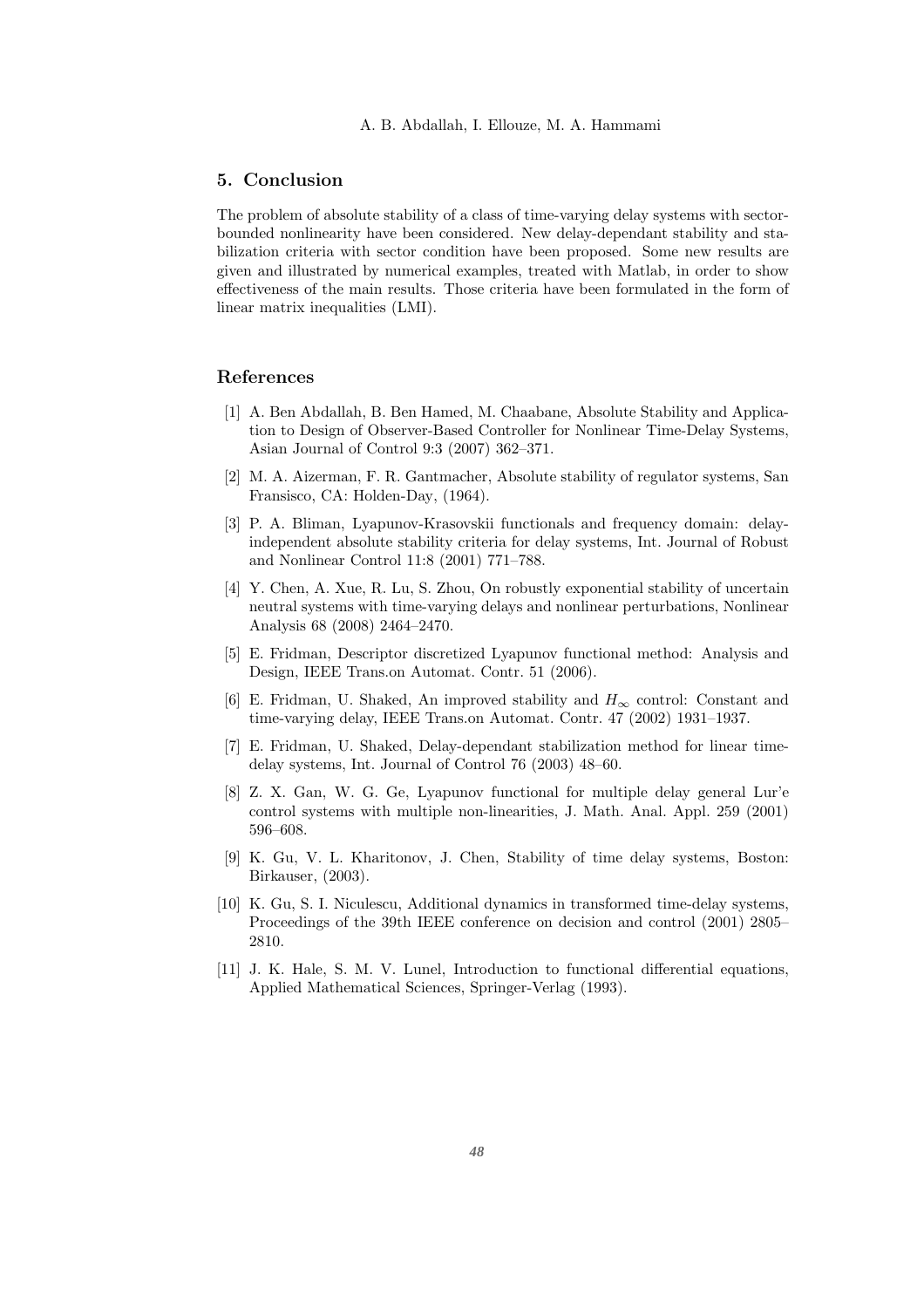- [12] Q. L. Han, Absolute stability of time-delay systems with sector-bounded nonlinearity, Automatica 41 (2005) 2171–2176.
- [13] Q. L. Han, X. Jiang, Delay-dependant robust stability for uncertain linear systems with interval time-varying delay, Automatica 42 (2006) 1059–1065.
- [14] Y. He, M. Wu, Absolute stability for multiple delay general Lur'e control systems with multiple nonlinearities, Journal of Computational and Applied Mathematics 159 (2003) 241–248.
- [15] Y. He, Q. G. Wang, C. Lin, M. Wu, Delay-range-dependent stability for systems with time-varying delay, Automatica 43 (2007) 371–376.
- [16] X. Jiang, Q. L. Han, On  $H_{\infty}$  control for linear systems with interval time-varying delay, Automatica 41 (2005) 2099–2106.
- [17] H. K. Khalil, Nonlinear systems, 2nd Ed., Macmillan Publishing Company, (1992).
- [18] X. J. Li, On the absolute stability of systems with time lags, Chinese Mathematics 4 (1963) 609–626.
- [19] X. J. Li, C. E. De Souza, Delay-dependent robust stability and stabilization of uncertain linear delay systems: A linear matrix inequality approach. IEEE Trans.on Automat. Contr. 42 (1997) 1144-1148.
- [20] X. X. Liao, Absolute stability of nonlinear control systems, Beijing: Sciences Press, (1993).
- [21] A. I. Lur'e, Some nonlinear problems in the theory of automatic control, London: H.M. Stationery Office, (1957).
- [22] S.-I. Niculescu, S. A. Trofino, J. M. Dion, L.Duguard, Delay dependent stability of linear systems with delayed state: an LMI approach. In: IEEE conference on decision and control. New Orleans 1495–1496, (1995).
- [23] V. M. Popov, Hyperstability of control systems, New York, NY: Springer, (1973).
- [24] V. M. Popov, A. Halanay, About stability of nonlinear controlled systems with delay, Automation and Remote Control 23 (1962) 849–851.
- [25] A. Somolines, Stability of Lurie type functional equations, Journal of Differential Equations 23 (1977) 191–199.
- [26] M. Wu, Y. He, J. H. She, G. P. Liu, Delay-dependent criteria for robust stability of time-varying delay systems , Automatica 40 (2004) 1435–1439.
- [27] Yangling Wang, Global exponential stability analysis of bidirectional associative memory neural networks with time-varying delays, Nonlinear Analysis: Real World Applications 10 (2009) 1527–1539.
- [28] V. A. Yakubovich, G. A. Leonov, A. Kh. Gelig, Stability of stationnary sets in control systems with discontinuous nonlinerities, Singapore: World Scientific, (2004).